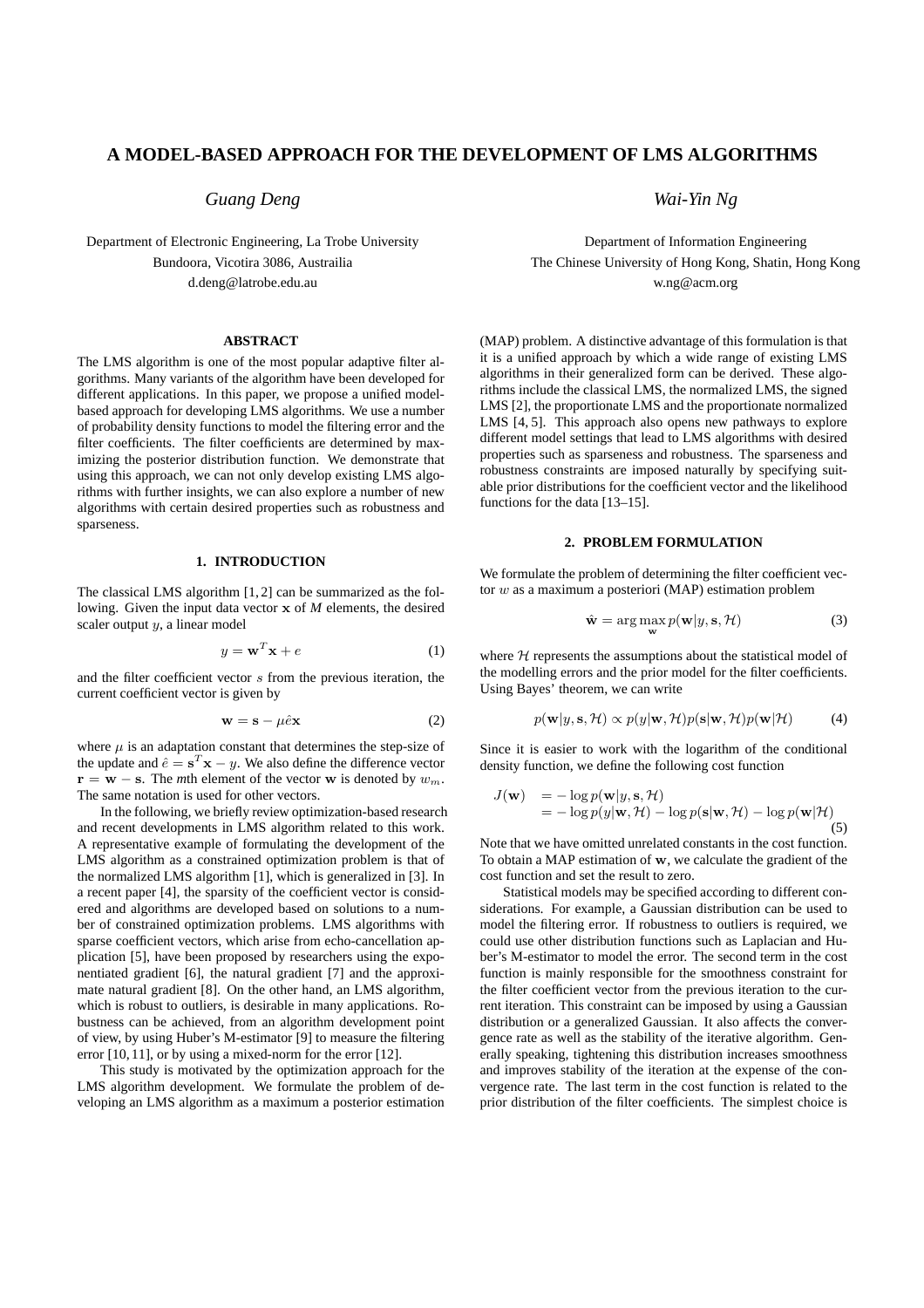|           | $p(y \mathbf{w},\mathcal{H})$ | $p(\mathbf{s} \mathbf{w},\mathcal{H})$ | $p(\mathbf{w} \mathcal{H})$ |
|-----------|-------------------------------|----------------------------------------|-----------------------------|
| Section 3 | Gaussian                      | Gaussian                               | uniform                     |
| Section 4 | Laplacian, M-est.             | Gaussian                               | uniform                     |
| Section 5 | Gaussian                      | gen. Gaussian                          | uniform                     |
| Section 6 | Gaussian                      | Gaussian                               | gen. Gaussian               |

**Table 1**. Model settings in sections 3 to 6.

the uniform distribution which makes the last term a constant. Using the uniform prior, the MAP estimation problem reduces to a maximum likelihood (ML) estimation problem.

However, interesting algorithms can be derived by setting the prior distribution to Gaussian, Laplacian and generalized Gaussian. Such settings are well justified in terms of controlling the model complexity to avoid over-fitting the data [14]. Due to space limitation, we only present algorithmic development results with certain model settings shown in Table 1. Other combinations of model settings can be studied following similar methods outlined in this paper.

## **3. ALGORITHMS BASED ON GAUSSIAN MODELS AND UNIFORM PRIOR**

The cost function, ignoring the constants, can be expressed as

$$
J(\mathbf{w}) = \frac{\beta}{2} (\mathbf{w}^T \mathbf{x} - y)^2 + \frac{1}{2} \mathbf{r}^T \mathbf{A}^{-1} \mathbf{r}
$$
 (6)

where  $\sigma_e^2 = 1/\beta$ , is the variance of the modelling error, and **A** is the co-variance matrix.

#### **3.1. Algorithms without error approximation**

The MAP estimate of the filter coefficient vector is given by

$$
\mathbf{w} = \mathbf{s} - \frac{\beta \hat{e}}{1 + \beta \mathbf{x}^T \mathbf{A} \mathbf{x}} \mathbf{A} \mathbf{x}
$$
 (7)

In a special case where  $\mathbf{A}^{-1} = \text{diag}[\alpha_m]$ , the filter coefficients are updated according to

$$
w_m = s_m - \frac{\mu_m}{1 + \sum_{k=1}^{M} \mu_k x_k^2} \hat{e} x_m \tag{8}
$$

where  $\mu_m = \beta/\alpha_m$ , which is the signal (coefficient) variance to noise variance ratio. In another special case where  $\mathbf{A} = \sigma_w^2 \mathbf{I}$ , we have

$$
\mathbf{w} = \mathbf{s} - \frac{\mu}{1 + \mu \sum_{k=1}^{M} x_k^2} \hat{e} \mathbf{x}
$$
 (9)

where  $\mu = \sigma_w^2/\sigma_e^2$ . Equation (9) represents a normalised LMS (NLMS) algorithm which is a special case of that represented by equation (8). We note that in the above development of the NLMS algorithm, the step-size  $\mu$  is introduced as a natural result of the MAP optimization process. This is in contrast to the development in [1], by which the step-size  $\mu$  is not a result of the optimization.

#### **3.2. Algorithms with error approximation**

The classical LMS algorithm can be derived when we use the approximation  $e \approx \hat{e}$ 

$$
\nabla J(\mathbf{w}) = \beta e \mathbf{x} + \mathbf{A}^{-1} \mathbf{r}
$$
  
\n
$$
\approx \beta \hat{e} \mathbf{x} + \mathbf{A}^{-1} \mathbf{r}
$$
 (10)

Therefore we have

$$
\mathbf{w} = \mathbf{s} - \beta \hat{e} \mathbf{A} \mathbf{x} \tag{11}
$$

In a special case where  $A^{-1} = \text{diag}[\alpha_m]$ , the filter coefficients are updated according to

$$
w_m = s_m - \mu_m \hat{e} x_m \tag{12}
$$

where  $\mu_m = \beta/\alpha_m$ . This is the classical LMS algorithm with an individual adaptation constant for each filter coefficient. In another special case where  $\mathbf{A} = \sigma_w^2 \mathbf{I}$ , we have the classical LMS algorithm

$$
\mathbf{w} = \mathbf{s} - \mu \hat{e} \mathbf{x} \tag{13}
$$

where  $\mu = \sigma_w^2/\sigma_e^2$ .

To summarize, we can see that the classical LMS and the NLMS algorithms can be easily derived from the MAP approach. In both algorithms, the adaptation step-size  $\mu$  is expressed as the ratio of the coefficient variance to that of the error. As such, when we know the noise variance  $\sigma_e^2$ ,  $\mu$  is determined by  $\sigma_w^2$ . On the other hand, when  $\sigma_w^2$  is fixed,  $\mu$  can be estimated in each iteration through the estimation of the noise variance.

#### **4. ROBUST LMS ALGORITHMS**

In this section, we study LMS algorithms that are robust to a small number of large errors. We consider two models for the error: Laplacian and Huber's M-estimator. A Gaussian model is assumed for the filter coefficient vector, and to simplify our discussion in sub-section (4.2), we assume that  $\mathbf{A} = \sigma_w^2 \mathbf{I}$  (see equation (14)).

#### **4.1. LMS algorithms based on Laplacian distribution**

The cost function is given by

$$
J(\mathbf{w}) = \alpha |\mathbf{w}^T \mathbf{x} - y| + \frac{1}{2} \mathbf{r}^T \mathbf{A}^{-1} \mathbf{r}
$$
 (14)

We consider two cases. In the first case where  $e = 0$ , the problem becomes the following constrained optimization problem

$$
\begin{array}{ll}\text{minimize} & \frac{1}{2} \mathbf{r}^T \mathbf{A}^{-1} \mathbf{r} \\ \text{subject to} & \mathbf{w}^T \mathbf{x} = y \end{array} \tag{15}
$$

This is the problem used in the original development of the NLMS algorithm.

In the second case, we consider  $e \neq 0$ . We have the following results

$$
\nabla J(\mathbf{w}) = \beta \text{sign}(e)\mathbf{x} + \mathbf{A}^{-1}\mathbf{r} = 0 \tag{16}
$$

This equation is equivalent to the following equation

$$
e = \hat{e} - \beta \text{sign}(e) \mathbf{x}^T \mathbf{A} \mathbf{x}
$$
 (17)

It can be easily shown that for the above equation to have a solution, the following conditions must be satisfied

$$
|\hat{e}| > \beta \mathbf{x}^T \mathbf{A} \mathbf{x} \tag{18}
$$

and

 $sign(e) = sign(\hat{e})$  (19) Therefore, we have the MAP estimate for w

$$
\mathbf{w} = \mathbf{s} - \beta \text{sign}(\hat{e}) \mathbf{A} \mathbf{x}
$$
 (20)

When  $\mathbf{A} = \sigma_w^2 \mathbf{I}$ , we have the so-called signed-LMS algorithm

$$
\mathbf{w} = \mathbf{s} - \mu \text{sign}(\hat{e})\mathbf{x} \tag{21}
$$

where  $\mu = \sigma_w^2/\sigma_e^2$ .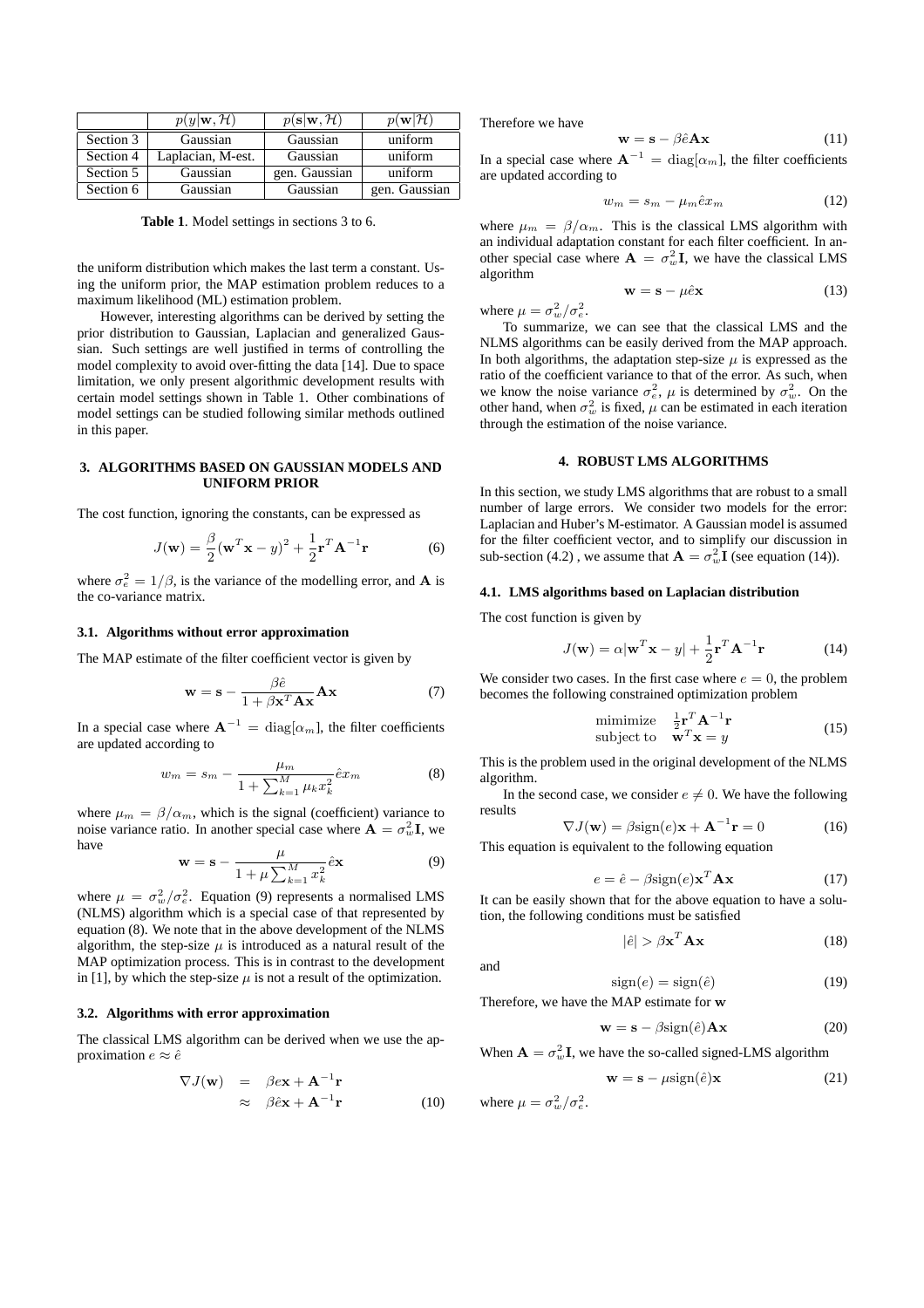#### **4.2. LMS algorithms based on the M-estimator**

Using Huber's formulation of M-estimator [9], the cost function is given by  $\overline{a}$  $\mathbf{r}$ 

$$
J(\mathbf{w}) = \rho \left( \frac{\mathbf{w}^T \mathbf{x} - y}{\sigma_e} \right) + \frac{1}{2\sigma_w^2} \mathbf{r}^T \mathbf{r}
$$
 (22)

where

$$
\rho(t) = \begin{cases} \frac{1}{2}t^2, & \text{if } |t| \le \gamma \\ \gamma|t| - \frac{1}{2}\gamma^2, & \text{if } |t| > \gamma \end{cases}
$$
 (23)

Following the same procedure, we have the following results

$$
\mathbf{w} = \begin{cases} \n\mathbf{s} - \mu \frac{\hat{e}}{1 + \mu \mathbf{x}^T \mathbf{x}}, & \text{if } |\hat{e}| \le \delta \\ \n\mathbf{s} - \mu \gamma \sigma_e \text{sign}(\hat{e}) \mathbf{x}, & \text{if } |\hat{e}| > \delta \n\end{cases} \tag{24}
$$

where  $\mu = \sigma_w^2/\sigma_e^2$  and  $\delta = \gamma \sigma_e (1 + \mu \mathbf{x}^T \mathbf{x})$ . We can see that the above LMS algorithm switches between the two update options: the normalized LMS and signed-LMS. The switch is controlled by previous modelling error and the three parameters  $\sigma_e^2$ ,  $\sigma_w^2$  and  $\gamma$ . If the first two parameters are fixed, then the behaviour of the algorithm is mainly controlled by  $\gamma$ . If the value of  $\gamma$  is sufficiently large, then the algorithm is mainly a normalized LMS algorithm. On the other hand, if it is sufficiently small, then the algorithm is mainly a signed LMS algorithm.

## **5. PROPORTIONATE LMS ALGORITHMS**

In this section, we consider a Gaussian model for the modelling error and a generalized Gaussian model for the filter coefficients

$$
p(\mathbf{w}|\mathbf{s}, \mathcal{H}) = c \exp\left(-\alpha \sum_{m=1}^{M} |r_m|^p\right)
$$
 (25)

where c is a normalization constant,  $\alpha$  and p are two parameters. The Gaussian and Laplacian distributions are special cases where  $p = 2$  and  $p = 1$ . When  $0 \le p \le 1$ , it has been demonstrated that sparse solutions are possible [15–17]. The cost function and its gradient are given by

$$
J(\mathbf{w}) = \frac{\beta}{2}e^2 + \alpha \sum_{m=1}^{M} |r_m|^p
$$
 (26)

and

$$
\nabla J(\mathbf{w}) = \beta e \mathbf{x} + p \alpha \mathbf{D}^{-1} \mathbf{r}
$$
 (27)

where  $\mathbf{D} = \text{diag}(|r_m|^{2-p})$ . Determining a vector w that minimizes  $J(\mathbf{w})$  for  $p \neq 2$  is not a trivial problem. For  $p = 1$ , the problem can be casted as a second order cone program [18]. An alternative way is to use the idea of iterative re-weighted least squares [19] which iteratively solves equation (27) for w by assuming a fixed matrix D. However, both methods require substantial amount of computation when compared to that required by the classical LMS algorithm.

In order to simplify the algorithm, we follow a similar idea as that of the EM algorithm [20] and replace the elements of D with their respective minimum mean square error estimate

$$
\hat{a}_m = \int |r_m|^{2-p} p(w_m|y, s_m, \mathcal{H}) dw_m. \tag{28}
$$

As such, we have  $\mathbf{\tilde{D}} = \text{diag}[\hat{a}_m]$ . In order to obtain a closedform solution, we use Taylor series as an approximation

$$
|w_m - s_m|^{2-p} \approx |s_m|^{2-p} + (2-p)\frac{|s_m|^{2-p}}{s_m}w_m \qquad (29)
$$

With this approximation, we can show that

$$
\hat{a}_m = (3-p)|s_m|^{2-p} \tag{30}
$$

Therefore, the MAP estimate is given by

$$
\mathbf{w} = \mathbf{s} - \frac{\hat{e}}{\frac{p\alpha}{\beta} + \mathbf{x}^T \hat{\mathbf{D}} \mathbf{x}} \hat{\mathbf{D}} \mathbf{x}
$$
(31)

It is interesting to note that when we use error approximation  $e \approx \hat{e}$ in equation (27), we have

$$
\mathbf{w} = \mathbf{s} - \frac{\beta}{p\alpha} \hat{e} \hat{\mathbf{D}} \mathbf{x}
$$
 (32)

When we substitute  $\hat{a}_m$  into equations (31) and (32), we have the following updating equations

$$
w_m = s_m - \frac{\hat{e}}{\frac{p\alpha}{(3-p)\beta} + \sum_{k=1}^{M} |s_k|^{2-p} x_k^2} |s_m|^{2-p} x_m \qquad (33)
$$

and

$$
w_m = s_m - \frac{(3-p)\beta}{p\alpha}|s_m|^{2-p}\hat{e}x_m \tag{34}
$$

We see that equations (33) and (34) represent a family of the proportionate normalized LMS (PNLMS) and the proportionate LMS (PLMS) algorithms, respectively. We can also see that the two equations (31) and (7) are similar. In fact, when  $p = 2$ , equation (31) is in the same form as equation (9). However, there is a distinctive difference between the two. In equation (7), the matrix A is a co-variance matrix with free parameters that serve as adaptation constants. On the other hand, in equation (31), the matrix  $\dot{\mathbf{D}}$  is a diagonal matrix whose elements are given by equation (30). This leads to different results for different settings of  $p$ . Therefore, equation (7) represents a general proportionate normalized LMS algorithm (PNLMS) with matrix *A* to be specified, while equation (31) represents a specific PNLMS algorithm.

#### **6. LMS ALGORITHM WITH SPARSITY CONSTRAINT**

In this section, we consider Gaussian models for the filtering error and the smoothness constraint, and a generalized Gaussian distribution for the prior density. We have the general form of the cost function

$$
J(\mathbf{w}) = \frac{1}{2}\beta e^2 + \frac{1}{2}\alpha \mathbf{r}^T \mathbf{r} + \frac{1}{p}\gamma ||\mathbf{w}||_p \tag{35}
$$

where  $||\mathbf{w}||_p = \sum_{m=1}^M |w_m|^p$ ,  $0 \le p \le 1$ . The gradient is given by

$$
\nabla J(\mathbf{w}) = \beta e \mathbf{x} + \alpha (\mathbf{w} - \mathbf{s}) + \gamma \mathbf{B} \mathbf{w}
$$
 (36)  
where  $\mathbf{B} = \text{diag}[|w_m|^{p-2}].$ 

It can be seen that setting equation (36) to zero results in a set of nonlinear equations. A closed form solution for w is not possible. We study a solution based on two approximations:  $e \approx \hat{e}$  and  $\mathbf{B} \approx \text{diag}([s_m]^{p-2}]$ . With these approximations, we can derive an update-equation for each element of the coefficient vector

$$
w_m = \eta_m (s_m - \frac{\beta}{\alpha} \hat{e} x_m)
$$
\n(37)